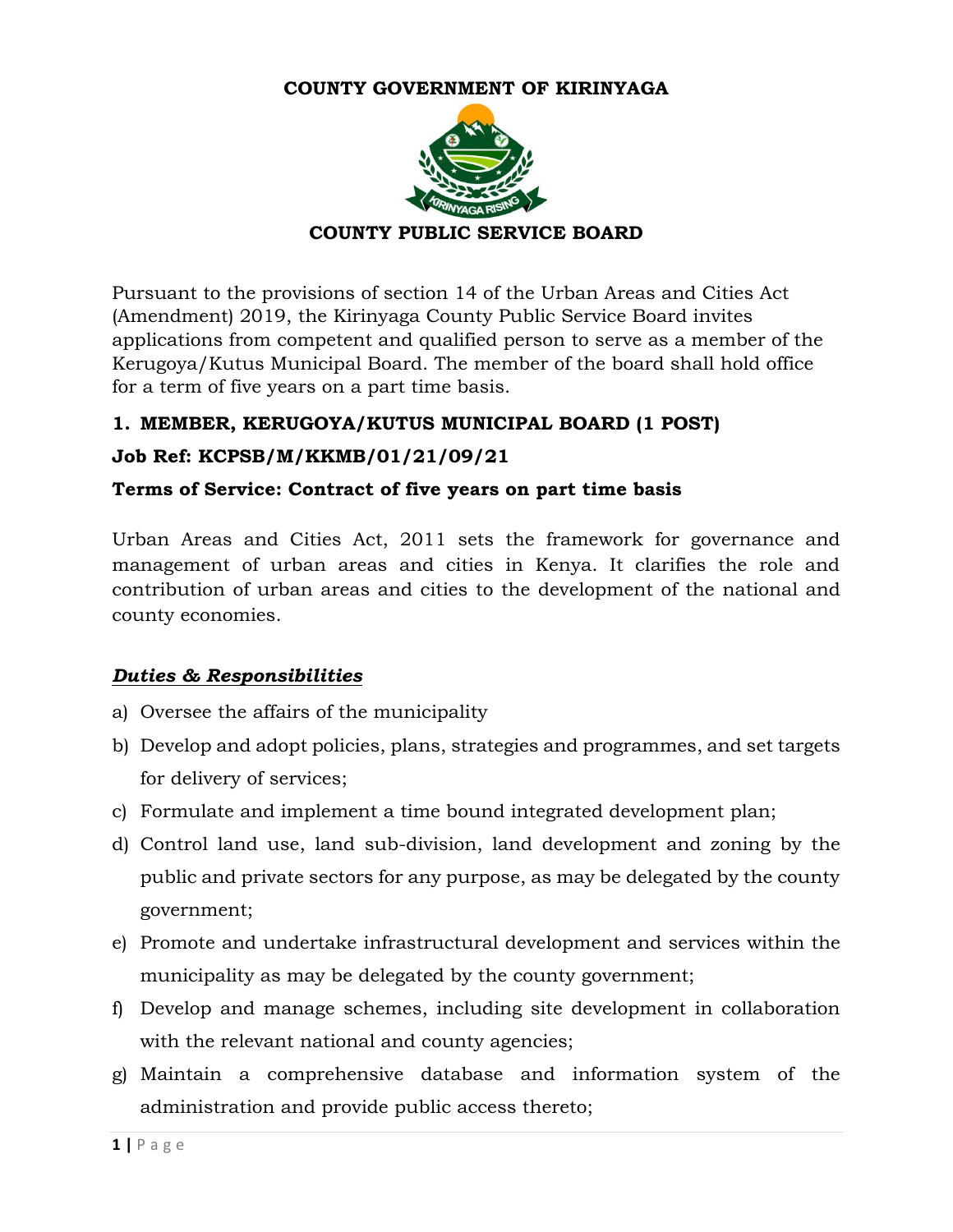- h) Administer and regulate the Boards internal affairs;
- i) Implement applicable national and county legislation;
- j) Enter into such contracts, partnerships or joint ventures as the Board may consider necessary for the discharge of its functions under the act or other written law;
- k) Monitor, and where appropriate, regulate Municipal services where those services are provided by service providers other than the board of the Municipal;
- l) Prepare Boards budget for approval by the county executive committee and administer the budget as approved;
- m) Collect rates, taxes levies, duties, fees and surcharges on fees on behalf of the county government;
- n) Set and implement tariff, rates and tax debt collection policies as delegated by the county government;
- o) Monitor the impact and effectiveness of any services, policies, programmes or plans;
- p) Establish, implement and monitor performance management systems;
- q) Promote a safe and healthy environment
- r) Facilitate and regulate public transport; and
- s) Perform such other functions as may be delegated to the Board by the county government or as may be provided for by any written law.

#### *Requirements for Appointment:*

- a) Holds at least a degree from an institution recognized in Kenya;
- b) Has a distinguished career in a medium level management position in either the private or public sector;
- c) Holds at least five years' post- qualification professional experience; and
- d) Satisfies the requirements of Chapter Six of the Constitution;
- e) Is ordinarily resident or has a permanent dwelling in the municipality; and
- f) Carries on business in the municipality or has lived in the municipality for at least five years.
- g) Evidence of having fulfilled requirements (e) and (f) above.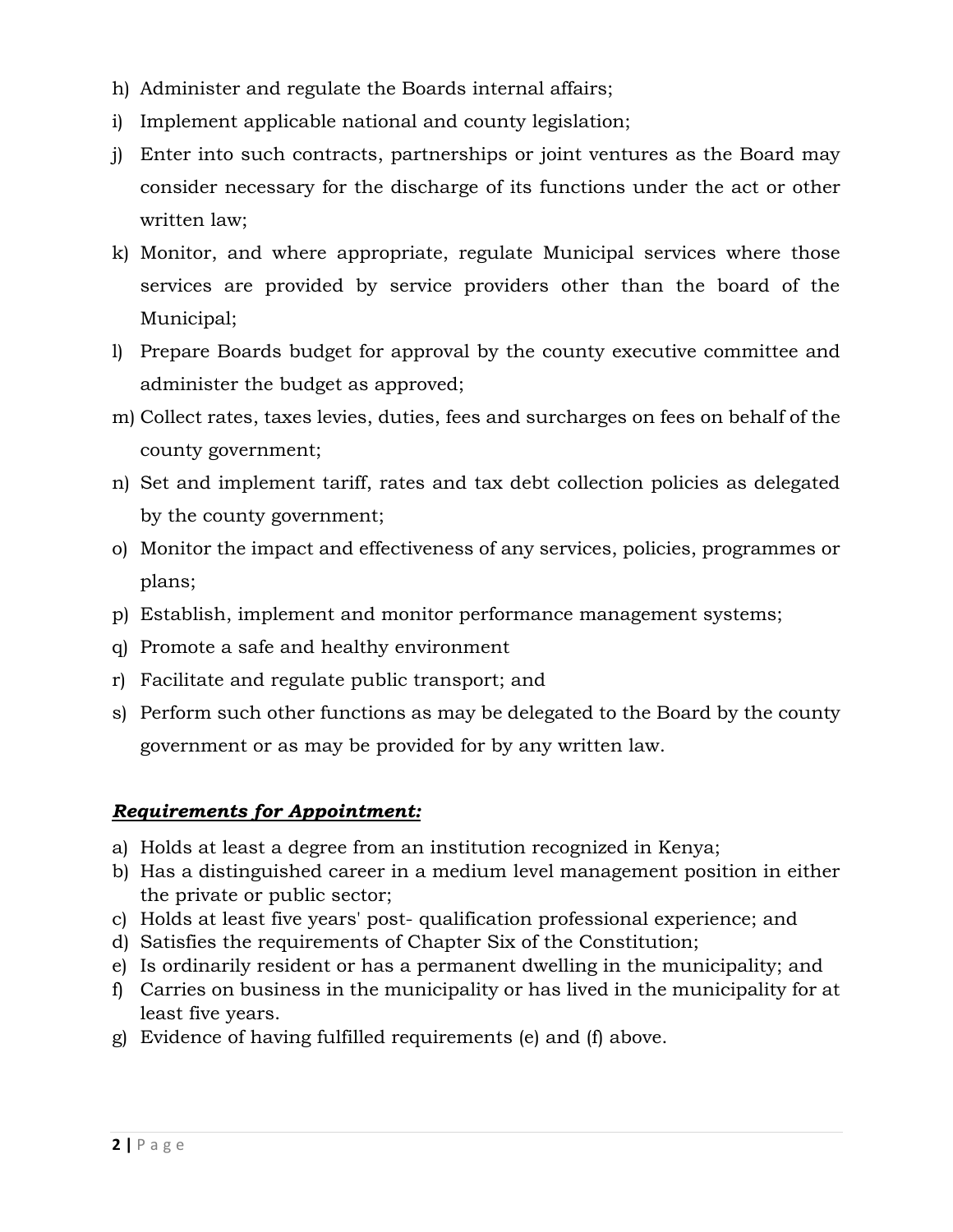The member of the board of the municipality shall be nominated by a cluster representing registered neighbourhood associations in the area.

The nominated member identified by the organizations specified above will also require to produce from their organizations -

Signed minutes as evidence of an accountable process of nomination; evidence of compliance with statutory obligations at the time of nomination; and

vetting form to establish that the nominee has complied with the prescribed criteria for appointment as a member of the board. By way of this notice, all associations are advised to comply and offer their members the necessary assistance.

# **How to Apply**

Applicants should submit their applications together with copies of their detailed

- Curriculum Vitae.
- Academic and Professional certificates,
- Testimonials,
- PIN Certificate,
- National Identity Card or Passport and
- Any other supporting documents.

Clearly indicate the position applied for, both on the cover letter and the envelope. Applications should be addressed to:

### **The Secretary County Public Service Board P O Box 260 - 10304 KUTUS**

Hand delivered applications should be dropped at the **County Headquarters 4TH floor, KUTUS** (Office of County Public Service Board between **8.00 a.m. and 5.00 p.m.** on weekdays).

Applicants should seek clearance and attach copies or evidence thereof of the updated documents below.

- Kenya Revenue Authority
- Ethics and Anti-corruption Commission
- Criminal Investigation Department (Certificate of Good Conduct)
- Higher Education Loans Board (HELB)
- Credit Reference Bureau (CRB)

Applications should reach the County Public Service Board (CPSB) on or before **Friday, 1st October 2021**